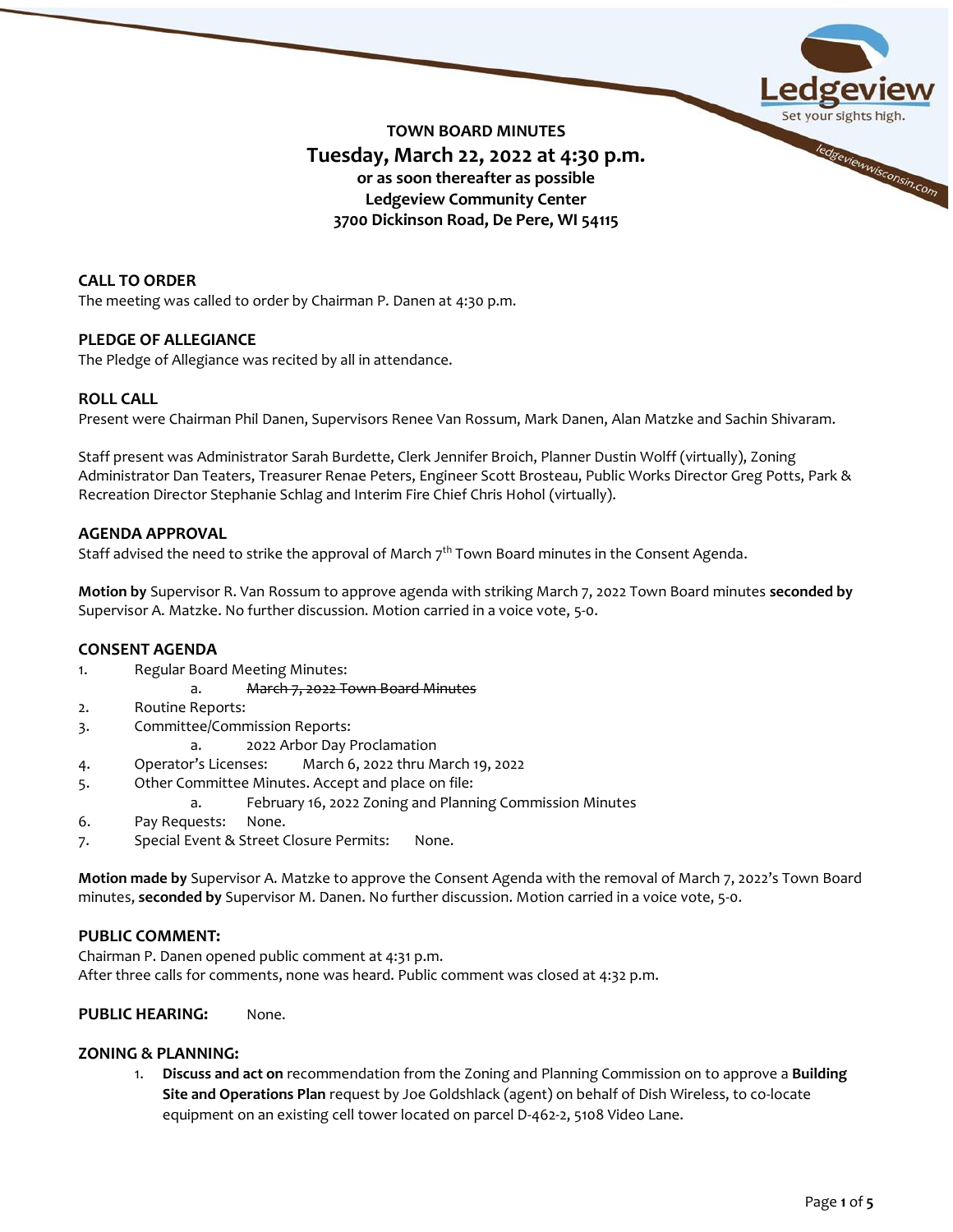Staff presented the petitioner is requesting approval to install a new Dish Wireless antennae array on an existing guyed tower (419') and fenced compound area. Dish Wireless will lease a space sufficient for a 35 SF equipment platform within the existing fenced compound area and a 4'8" ice bridge to be located north of the existing tower. Antennas and other equipment would be mounted on the existing tower. A *Class 2 Co-*Location is the placement of antennae on an existing support structure such that the owner of the facility does not need to construct a freestanding support structure for the facility or engage in substantial modification

ZPC recommend approval to Town Board without conditions.

**Motion made by** Supervisor R. Van Rossum, **seconded by** Supervisor M. Danen, to approve the Building Site and Operations Plan for a co-locate of an existing cell tower on 5108 Video Lane. No further discussion. Motion carried in a voice vote, 5-0.

2. **Discuss and act on** recommendation from the Zoning and Planning Commission on to approve a **Preliminary Plat** request by Steve Bieda of Mau & Associates (agent) for a proposed residential subdivision on parcels D-449-2-1, D-449-2, D-450-1 and D-450-2 located on Wayne Lane.

Staff presented stating the petitioner received approval of a preliminary plat for the 2nd Addition of this development by the ZPC at the September 2021 ZPC meeting and the Town Board at the October 4, 2021 meeting. In the review by Brown County and the WI Department of Administration, it was noted that there was a plat boundary discrepancy that need to be addressed. It was determined that a re-approval of the Preliminary Plat was needed.

The Preliminary Plat now illustrates 72 lots and four (4) outlots on approximately 55.3 acres. This Preliminary Plat (Grande Ridge Estates 1st Addition) is proposed as a combination of the approved Preliminary Plats for Grande Ridge Estates 1st and 2nd Additions. Additionally, OL 5 and Lot 98 were proposed to be platted as individual lots. Based upon feedback from the residents on Heritage Heights Drive, the Town Board required a revision to the Plat to remove the roadway connection of Blue Sky Pass to Heritage Heights Drive and replace it with a pedestrian connection in public ROW for the sewer and water utilities

Lots 108 – 110 are of sufficient size to enable further subdividing in the future, with access onto Heritage Heights Drive. Staff is concerned about the potential if two properties to want to subdivide in the future and one does not. Staff also recognizes the neighborhood's concern about increased traffic from additional driveways. However, if the Town prohibits these lots to have access onto Heritage Heights Road and/or prohibits the ability of the lots to subdivide in the future, the Town will not be able to special assess these lots for any future improvements made on Heritage Heights Road.

ZPC recommend approval to Town Board with recommendations.

Chairman P. Danen asked for clarification on behalf of the neighborhood pertaining to the four lots on Heritage Heights. Staff explained that the lots meet the requirements as code states and the new lots will have frontage on that roadway, and is able to accommodate utilities should they be needed down the road. The developer will urbanize that area and supply storm water. Details pertaining to traffic / construction patterns will be detailed on the final plat and spelled out in the development agreement.

Developer, Mr. Ryan Radue spoke and clarified why they agreed urbanize and add storm water to those specific lots in question. It all stemmed from a neighborhood meeting that was hosted by the developer in which the concerned neighbors spoke out against every wanting to become urbanized and receive utilities in their area. Instead of holding out and waiting, the developer thought the best would be to compromise and would take and develop those specific lots in question and be done with that project.

Further discussion and clarification was had between staff. Specifically one note of interest is the current owner of a property across the street from the Radue property has already requested sanitary, sewer and water from the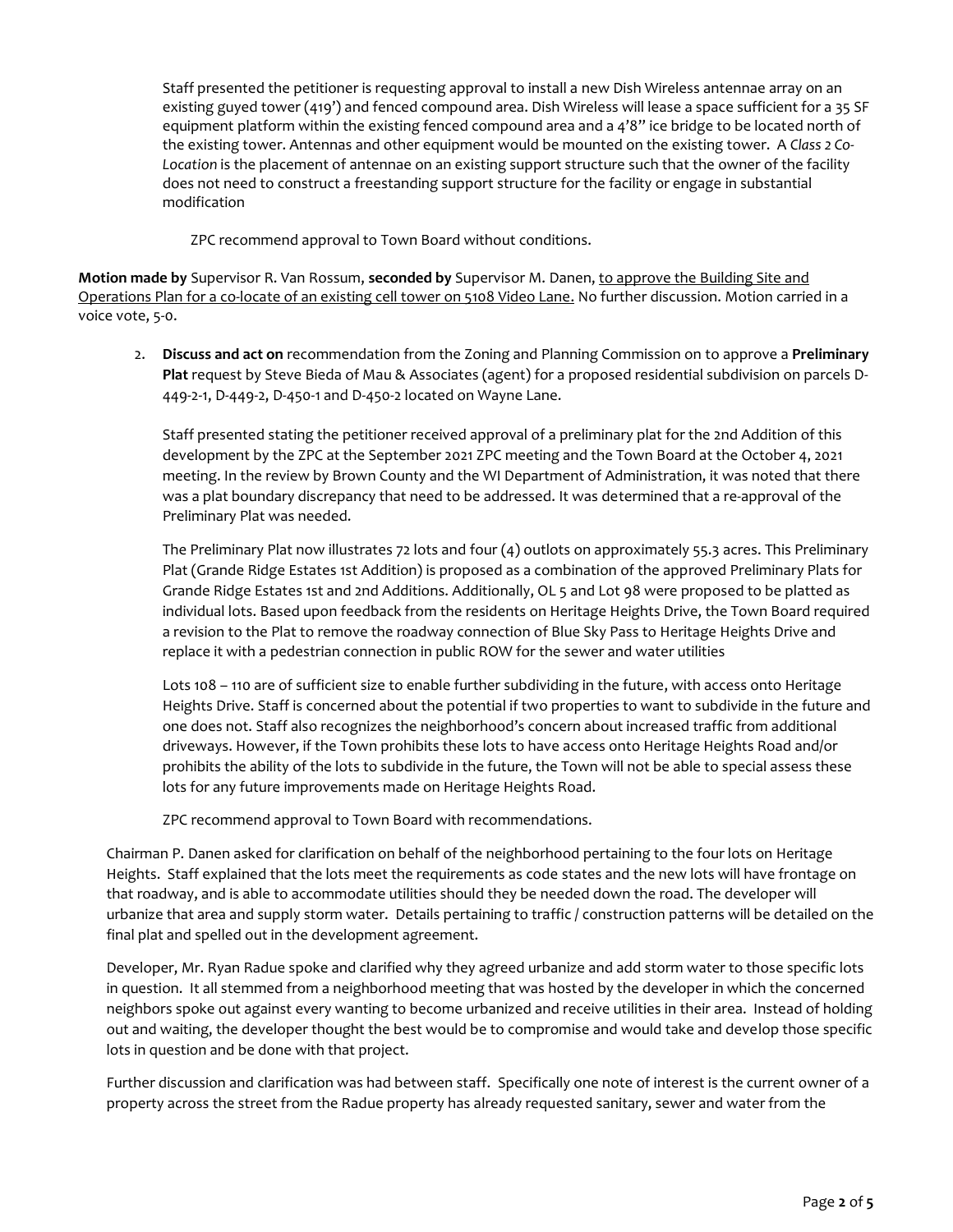Sanitary District and is currently waiting to build and construct his home until those services become available on Heritage Heights.

Revised plans have been submitted that address all of the conditions.

**Motion made by** Supervisor R. Van Rossum to approve the Preliminary Plat for a proposed residential subdivision on Wayne Lane with the following conditions:

Site Plan Revision showing:

1) A revision of the Plat to show:

- a) A detail of the building envelope of Lot 56
- b) The existing detail next to Outlot 5 relabeled to "56" instead of "57"
- c) That the Restrictive Covenants pertaining to the ESA-encumbered lots/outlot have been revised to include the correct lot/outlot references.
- d) A note on the Plat stating that Lots 100-103 will be developed within 3 years of plat recording
- e) A 10-foot setback line from the utility right-of-way for lots 97, 99, 103, and 104.
- f) Dedication of the ROW stub for the future east/west street between OL 7 and Lot 92
- 2) The partial vacation of Wayne Lane.
- 3) Technical corrections addressed as required by the Town Engineer and Brown County.

**Motion seconded by** Supervisor S. Shivaram. No further discussion. Motion carried in a voice vote, 5-0.

3. **Discuss and act on** recommendation from the Zoning and Planning Commission on to approve a **Certified Survey Map** request by Steve Bieda of Mau & Associates (agent) to create four (4) lots from parcel D-2027, located at 4609 Cottonwood Lane.

Staff presented stating the petitioner is requesting approval of a four  $(4)$  lot CSM on Outlot 3 (+/-1.14 acres) of the Heritage Heights final plat, which was approved in 2016. This CSM was applied for and denied in 2019 due to it not having utility connections. The Sanitary District has since approved an extension of the Sanitary Service Area (SSA) to connect to this area and Lot 4 has been modified to meet the required area. Each lot will have driveway access to Cottonwood Lane. The proper ROW was previously dedicated.

Further clarification and discussion was had addressing the drainage issues pertaining of storm water.

ZPC recommend approval to Town Board with recommendations.

**Motion made by** Chairman P. Danen to approve the **Certified Survey Map** creating four (4) lots from parcel D-2027, located at 4609 Cottonwood Lane with the following conditions:

Site Plan Revision showing:

- 1) Revise the CSM to include:
	- a. The 10-foot required side setback on each proposed lot.
	- b. A 15-foot drainage easement on the south property line of Lot 1 that extends north along all the rear lot lines of the four lots.
	- c. A 10-foot drainage access easement along the north property line of Lot 4.
	- d. All notes and restrictive covenants from the approved Heritage Heights subdivision plat
	- e. A diagram showing the building envelope area of Lot 1 to ensure it has the required 2,000 SF of buildable area per the R-1 Zone District Regulations.
- 2) The CSM shall not be filed with Brown County until the Sanitary District has made a determination on how utilities will be extended, and an assessment agreement is signed between the property owner/s and the Town.
- 3) Future development of all lots shall comply with code and plat requirements for building size and floor area and with the number of structures and other requirements.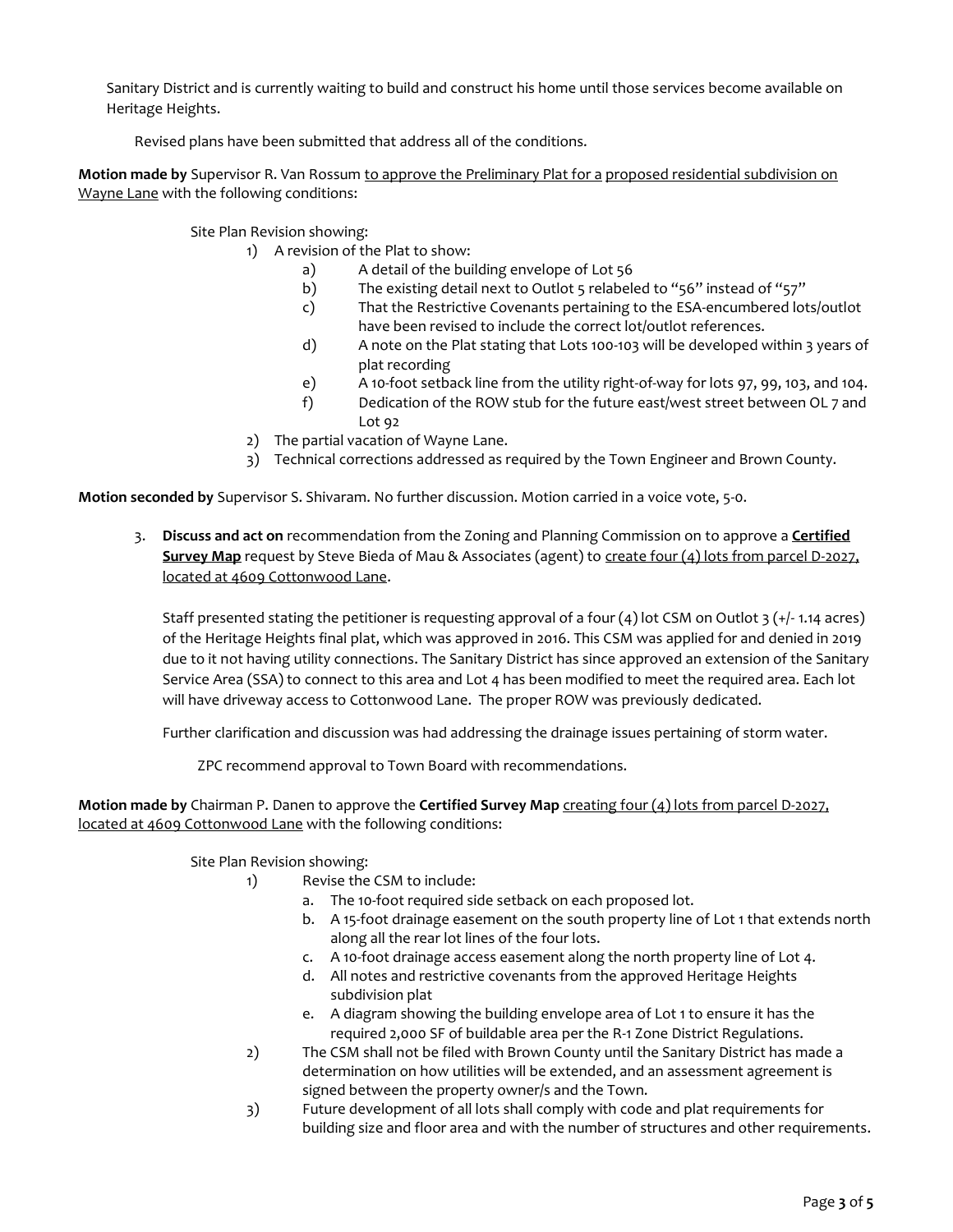**Motion seconded by** Supervisor S. Shivaram. No further discussion. Motion carried in a voice vote, 5-0.

# **OLD BUSINESS:** None.

## **NEW BUSINESS:**

**1. Request for approval** of the Brown County Intergovernmental 2022 Property Tax Bill Agreement.

Staff presented stating the agreement states that Brown County will prepare print and sort tax bills, but gives options for mailing. The agreements also states that the Town will collect the first installment of taxes as we did this past season. The Town will be required to use LandNav collection software at a cost of \$1,500 (same as last year)

**Motion made by** Supervisor S. Shivaram to approve the 2022 Brown County Intergovernmental Property Tax Bill Agreement. **Motion seconded by** Supervisor M. Danen. No further discussion. Motion carried a voice vote, 5-0.

**2. Request for approval** to install rear lot drainage for parcel D-1933 at 3941 N Secret Garden Court and parcel D-1949 N Secret Garden Court.

Staff presented stating the above named parcels are requesting to install a storm water pipe onto parcel D-757 owned by Dale and Jennifer Kratz and parcel D-814 owned by the Town of Ledgeview to convey storm water from their rear yards and ultimately discharge into a tributary of Bower Creek. Prior to this being taken to the Board the request was presented to the Parks and Rec Committee on January 24th, 2022 as parcel D-814 is dedicated green space for the Town of Ledgeview. The Parks and Rec Committee did approve the installation of the pipe but not all were in favor. Suggestions were made to have the residents install rain gardens or possibly plant trees as to offset the pipe installation with green infrastructure. Due to the layout of the residents' lots, the only areas to put rain gardens would be directly adjacent to their homes, which would defeat the purpose of trying to get the water away.

Staff was contacted by Robert E. Lee (REL) Engineering, REL was hired by parcel D-1933 to complete a drainage study and design plans to alleviate the issue. REL is recommending the installation of a 15" and 18' stormwater pipe along the rear property lines and then run across Town owned property and daylight by Bower Creek. Mead and Hunt also reviewed the plans and approved the design and noted that it will have no effect on the Town's MS4 permit as the water is sheeting off grassy areas.

It was discussed further amongst Staff and REL that the cost for construction and inspection of the pipe by the Town's engineering firm would be paid for by the requesting parcels. The Town would then take ownership of the mainline pipe through parcels D-757 and D-814 and the pipes and inlets going into the parcel D-1932 and D-1933 would still be owned and maintained by each parcel. If a request came from another parcel to hook onto the main storm pipe, parcels D-1932 and D-1933 would need to be notified and approve.

**Motion made by** Supervisor M. Danen to approve the install of rear lot drainage for parcel D-1933 at 3941 N Secret Garden Court and parcel D-1949 N Secret Garden Court. **Motion seconded by** Supervisor S. Shivaram. No further discussion. Motion carried in a voice vote, 5-0.

**3. Request for approval** of the MS4 Annual Report.

Staff presented the annual report and other compliance documents for the Municipal Separate Storm sewer System.

**Motion made by** Supervisor R. Van Rossum to approve the MS4 Annual Report. **Motion seconded by** Supervisor A. Matzke. No further discussion. Motion carried in a voice vote, 5-0.

**4. Request for approval** to change the start of the next Town Board meeting to 5:00 p.m.

**Motion made by** Supervisor A. Matzke to approve changing the start time for the next Town Board meeting to commence at 5 p.m. **Motion seconded by** Supervisor M. Danen. No further discussion. Motion carried in a voice vote, 5-0.